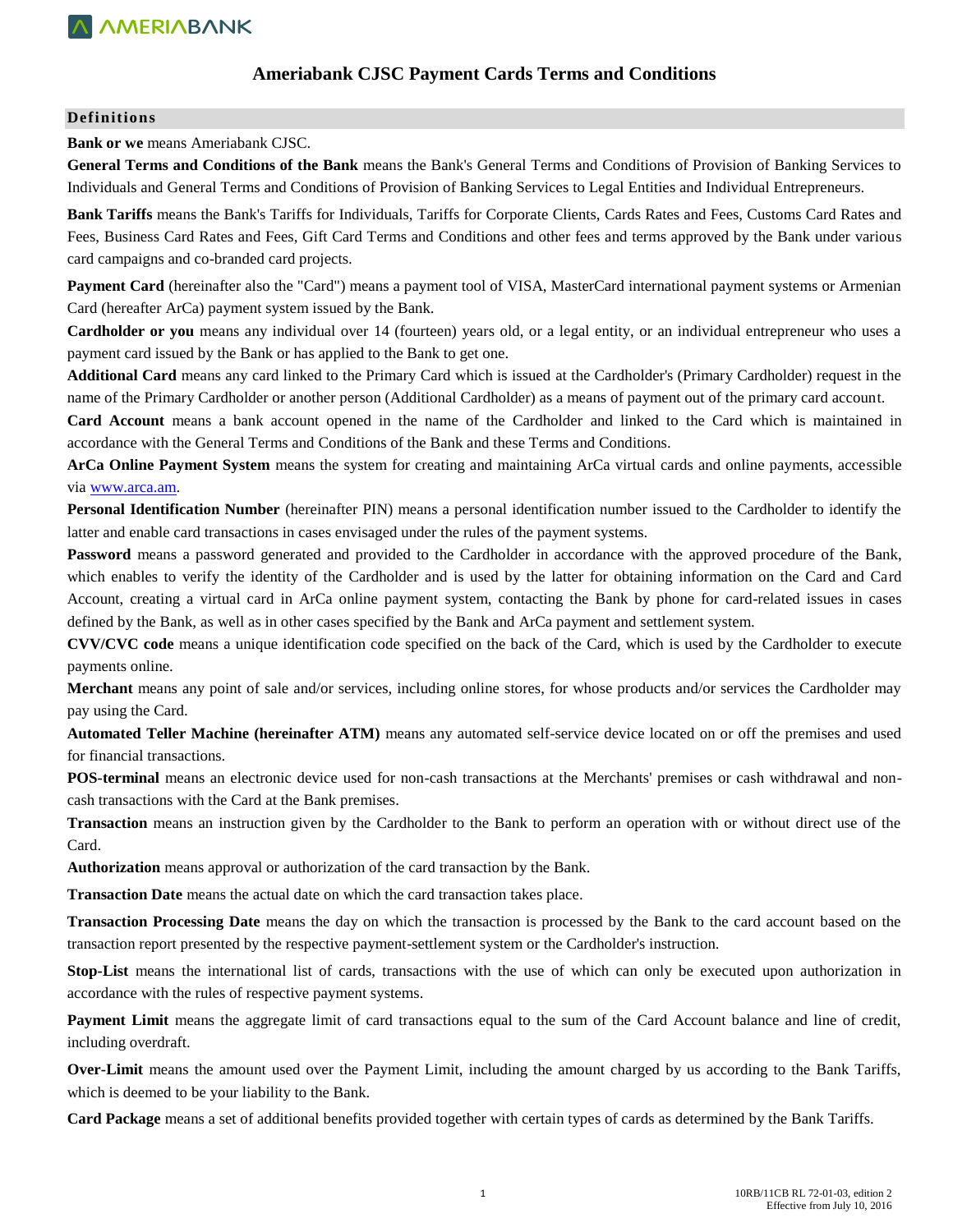Loyalty Point means each of the points accrued to the cards issued to individuals in accordance with the terms and conditions of loyalty program, which may be used to get certain Bank services or a 100% discount on the service fee under some of the Bank products.

**Statement** means a report issued by the Bank to the Cardholder showing the transactions through the Card Account (both Primary and Additional Card).

**Written or in Writing** means a way of submitting an instruction or information to the Bank through a document signed by the Cardholder or otherwise authorized by the Cardholder in a way that has been agreed between the latter and the Bank in advance (online/mobile banking, phone banking, etc.).

**Armenia** means Republic of Armenia.

**NKR** means Nagorno Karabakh Republic.

## **1. General Provisions**

- 1.1. Payment Card Terms and Conditions of the Bank (hereinafter the "Terms and Conditions") regulate the relationships between you and us during issuance and service of the Card by us and use of the Card by you.
- 1.2. We provide the Card to you based on a properly completed application-agreement form (hereinafter "Application-Agreement") whereby you confirm that you accept these Terms and Conditions.
- 1.3. Any and all instructions of the Cardholder for change or modification of the terms directly specified in the Application-Agreement should be submitted on the approved template of the Bank. All such changes and modifications shall supersede any and all previous instructions related to the same subject matter. For the purposes of the Terms and Conditions, the instructions, submitted under the Application-Agreement, and the specified terms shall be applicable as amended and modified.
- 1.4. These Terms and Conditions should be read together with the General Terms and Conditions of the Bank. Furthermore, any and all relations between you and the Bank not regulated by these Terms and Conditions shall be regulated by the General Terms and Conditions of the Bank, the Bank Tariffs, binding legal contracts between you and the Bank and the legislation of Armenia. Where not regulated by the legislation of Armenia, such relations shall be regulated by customary business practices.
- 1.5. Fees and (or) agreements for specific card types, card campaigns and co-branded projects may apply further to these Terms and Conditions and set out provisions or limitations different from those herein contained.
- 1.6. Any cash flows driven by the use of the Card, including loan proceeds (credits, debits), and use of cash and non-cash funds shall be regulated by these Terms and Conditions, as well as the rules and terms defined by ArCa, VISA and MasterCard payment systems.
- 1.7. We shall maintain a Card Account to process the transactions with the Card and Additional Card(s), if any.
- 1.8. The Card Account shall be opened in the name of the Primary Cardholder.
- 1.9. Card Accounts may be opened in Armenian drams, US dollars or euros.
- 1.10. You are required to have a current account in Armenian drams to be eligible for a Card.
- 1.11. The Card shall be valid up to the last day of the month indicated on the front of the Card.
- 1.12. The Card is at all times the property of the Bank and should be returned to us upon request.
- 1.13. The Card may not be used for illegal purposes.
- 1.14. We shall not be held liable for any damage or loss you may suffer due to Card Transactions resulting in breach of the rules and requirements herein contained, or use, provision or disclosure of the Card, PIN, password or information embossed on the Card (Card number, CVV/CVC, validity date) to the third parties.
- 1.15. You agree that in case a Card Package is provided to you together with the Card, we may provide your personal data (name, date of birth, ID details, contact data), without any prior notice to you, to the providers of the services included in the Card Package.
- 1.16. For any Card-related inquiries you wish to address by phone, please call (+374 10) 56 11 11, available 24/7.
- 1.17. After expiry of the Card validity term the Card shall be reissued by us subject to then-current tariffs and terms of the Bank unless you notify us in writing about your intention to terminate the Card at least 10 (ten) days prior to the expiry date, or your Card has been blocked, or you have liabilities to the Bank deriving from the use of the Card, or we have decided not to reissue the Card.
- 1.18. If you forget your PIN, we will reissue the Card upon your written request, charging the fee defined in the Bank Tariffs.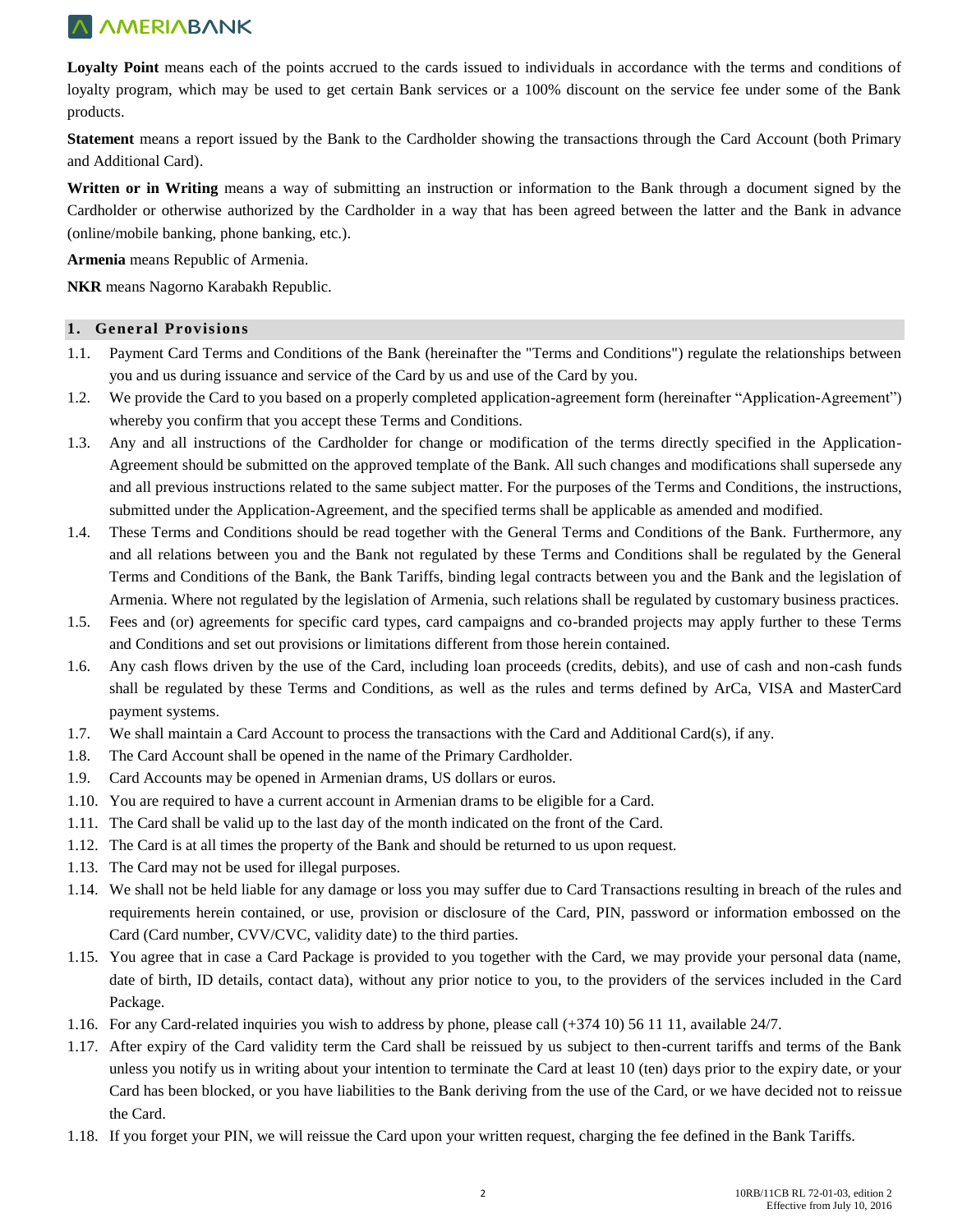## **2. Card Issuance**

- 2.1. You will receive your Card and PIN in separate sealed envelopes.
- 2.2. The Card (or the reissued Card, as relevant) and PIN shall be provided to you in a manner defined between you and us in advance (either in person or by postal delivery).
- 2.3. The process of delivering the Card and PIN will take 2 (two) business days upon your application date if the Card is delivered at the head office or any of the Yerevan-based branches, and 7 (seven) business days if the Card is delivered at the premises of other Armenia- or NKR-based branches. The Card may be delivered to you in shorter term subject to the Bank Tariffs. If the Card and PIN are delivered to you by postal service, the delivery period shall depend on the terms of the postal service providers.
- 2.4. Once you receive the Card and PIN, please check that the envelope has not been tampered with or compromised, the Card and PIN are inside the envelope, match your application and the embossed data are correct. If there are discrepancies, contact us immediately.
- 2.5. If you haven't received the Card within 60 (sixty) days following Card application or reissuance, we shall have the right to close the Card and destroy it.
- 2.6. If you have chosen Card delivery by a postal/courier service, the Card and PIN will be delivered to you by two different service providers or couriers.
- 2.7. We will charge you for the Card and PIN delivery in accordance with the Bank Tariffs.
- 2.8. If the Card and/or PIN cannot be delivered to you at the designated postal address, the Card and PIN envelops will be returned to us and retained until demanded.
- 2.9. After you have received the Card by postal/courier delivery, you should call the Bank to activate it. If you fail to contact the Bank to activate the Card within 6 (six) months after delivery, the Bank shall be entitled to close the Card.
- 2.10. The Card shall be activated within the following terms upon receipt of the Card and PIN by the Cardholder:
	- 2.10.1. 1 (one) business day if provided to the Cardholder on the Bank premises,
	- 2.10.2. 1 (one) business day after the Cardholder contacts us and we verify the Cardholder's identity in a proper manner, if the Card is delivered by a postal/courier service.

### **3.** Card Use and Security Rules

- 3.1. You should sign in the designated field on the back of the Card immediately upon receiving it. Absence of signature or its mismatch shall be a legal basis for rejection of card transaction or confiscation of the Card.
- 3.2. The Card may be used at ATMs, cash withdrawal centers and merchants through terminals and other devices the screens of which or the adjacent territories display information on the service of cards,
	- 3.2.1. such as cash withdrawal, cash deposit, utility payments, etc.,
	- 3.2.2. and symbols of the respective payment systems (ArCa, VISA, MasterCard, etc.) certifying that your Card can be accepted at that particular ATM or merchant.
- 3.3. You solely shall bear all risks of using the Card, PIN and password.
- 3.4. You may not make the Card, PIN and password available to a third party. You should take all precautions to ensure that the Card, PIN, password and the information embossed on the Card are not readily visible or otherwise accessible to other people.
- 3.5. Never write the PIN on the Card or keep the PIN record and the Card together.
- 3.6. You should enter your PIN only if required to complete the transaction with that particular type of Card through the device you use at that time. The PIN is not required for online payments via Internet (online stores).
- 3.7. Never provide (enter) your PIN while paying via Internet (online stores). If you have disclosed your PIN in an online store, immediately terminate the transaction and contact us to block the Card.
- 3.8. When you enter your PIN-code, please make sure it is not visible to other persons and not recorded by cameras.
- 3.9. Watch closely during the transactions you make at leisure and entertainment facilities. It is recommended that you do not entrust your Card to other persons and do not allow use of the Card out of your sight.
- 3.10. Do not use ATMs, cashing devices and POS-terminals you find suspicious or not reliable, or devices the card readers, keyboard or cash dispensing holes of which are connected to foreign devices, conductors, adhesive tape, etc.
- 3.11. When making online payments, etc., you should give preference to secure payment websites. Online gambling casinos and betting websites are considered the most risky channels.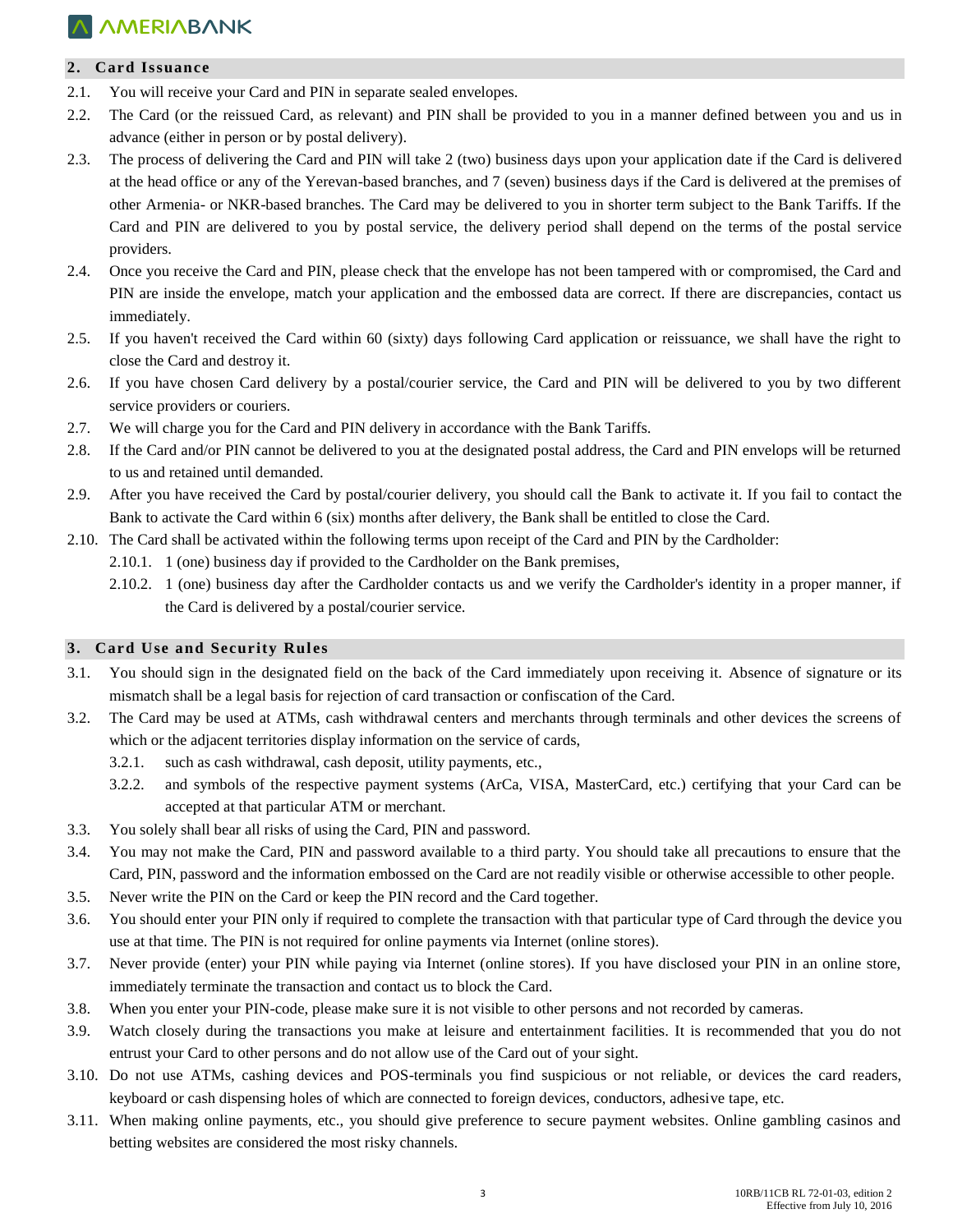- 3.12. After three successive incorrect entries of the PIN the Card will be blocked and/or swallowed by the ATM. The Card may be swallowed by the ATM if you don't take it within 20 (twenty) seconds after it pops out, as well as if there are technical problems with the ATM or if the Card is damaged.
- 3.13. If the ATM does not return the Card after the transaction, but the ATM screen and the receipt do not display the seizure notice, you should immediately call us and make sure that the Card has been blocked. Otherwise the Card should be immediately blocked.
- 3.14. To receive the retained Card back, please contact the Bank. The retained Card shall be returned to you within the following terms:
	- 3.14.1. 2 (two) business days if the ATM is on the premises of our head office or any of the Yerevan-based branches
	- 3.14.2. 4 (four) business days if the ATM is situated in any Armenian or NKR town where the Bank has a branch
	- 3.14.3. 10 (ten) business days if the ATM is situated in any other town or place where the Bank doesn't have a branch
	- 3.14.4. If your Card has been retained by the ATM of another bank, we will return it to you on the day we receive the Card from the respective bank.
- 3.15. To the extent permitted by law, we shall not be held liable for any direct or indirect losses you may incur through failure or malfunctioning of ATMs, POS-terminals or merchants unless the following conditions are in place at the same time:
	- 3.15.1. The Bank is at fault.
	- 3.15.2. Failure or malfunctioning occurred during working hours of the Bank.
	- 3.15.3. You have visited the head office or any branch of the Bank to withdraw cash available on the Card but were refused the service.

In any case, our liability shall be limited to the actual (direct) loss caused to you.

- 3.16. In case of unauthorized use of the Card or such threat, notify the Bank immediately and request to block the Card.
- 3.17. To improve security of the Card, upon your request we may send you an SMS-alert each time you perform a card transaction. The service is subject to the Bank fees. SMS-alerts are aimed to boost your chances of preventing fraudulent use of the Card. The Cardholders receive SMS-alerts about all transactions and can immediately report to the Bank any suspicions of fraud thus preventing further illegal use of the Card.
- 3.18. If you have enrolled for an SMS-notification service, please inform the Bank promptly about any change in your mobile phone number available in our records. Hereby you agree that if your information becomes known to third parties through you failing to inform us about changes in your phone number, such action shall not be considered disclosure of banking secrecy.
- 3.19. Upon receipt of an SMS-alert you should check the transaction amount and status (executed, rejected, etc.). If you suspect fraud, promptly contact the Bank to block the Card.
- 3.20. If you pay online at the websites displaying "VBV/Secure code" logo aimed to increase security of the Card transactions over the Internet, you will have to enter a one-time password you will receive during every such transaction in an SMS sent to your mobile number available in the Bank records. We shall not be held liable if you don't receive an SMS due to any technical or other issue not related to the our operations, which may result in failure of any of your operations.
- 3.21. To further improve the security of your card transactions, we shall be entitled to change the card transaction and/or authorization procedure by requiring identification codes (one-time passwords, etc.) which will be made available to you either by texting to your mobile number, sending to your email or through other means (token, mobile app, etc.).
- 3.22. To protect yourself against fraudulent transactions, you may at any time during the validity period of the Card set transaction limits depending on the type or geographical coverage of card transactions. The limits shall be applicable only to transactions subject to authorization and shall be effective during the period specified by you.
- 3.23. For security considerations the Bank can prohibit or restrict card transactions in higher-risk countries.
- 3.24. We may suspend service of your Card if we have good reason to suspect that the transactions with your Card are fraudulent. Such suspension will be lifted once we receive enough evidence of the authenticity of transactions or sufficient clarifications.
- 3.25. In case of Card closure (cancellation or expiry of the validity period) you must return the Card to the Bank. If for any reason you are unable to return the Card but you have it with you, you should destroy it by cutting through the magnetic stripe and the chip. We shall not be liable for any transactions made with your Card as a result of your failure to return the Card to us.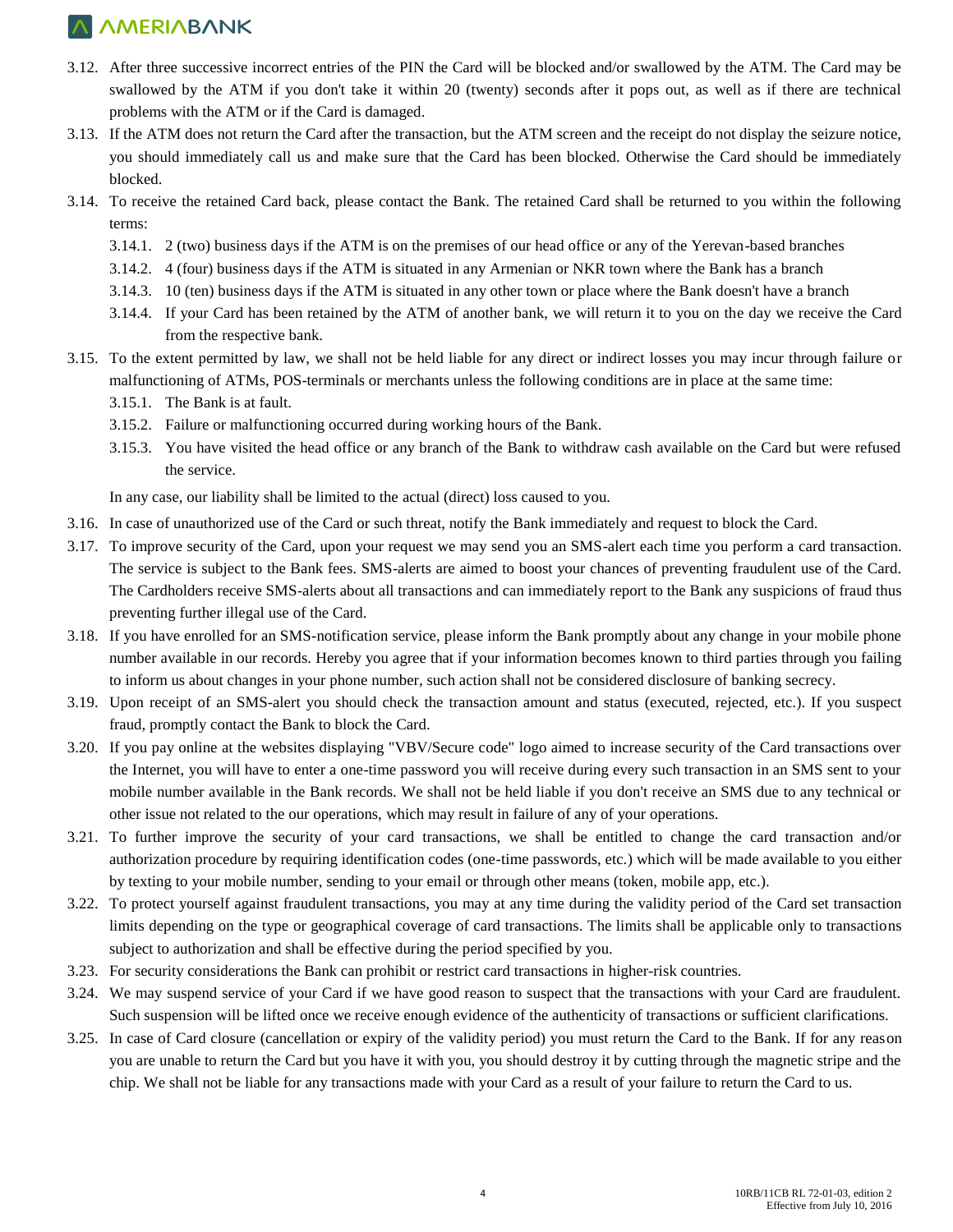## **4. Card Loss, Theft or Unauthori zed Use**

- 4.1. If the Card has been lost, stolen or used without authorization (or you have such suspicion), please notify us or ArCa Processing Center immediately by any of the means below:
	- 4.1.1. the number specified on the Card, or
	- 4.1.2. (+374 10) 56 11 11, the Bank's 24/7 helpline, or
	- 4.1.3. (+374 10) 59 22 22 (ArCa Processing Center), or
	- 4.1.4. emailing us to [cardsupport@ameriabank.am](mailto:cardsupport@ameriabank.am) , or
	- 4.1.5. online banking system of the Bank during our open hours, or
	- 4.1.6. visit to our head office or any branch during our open hours
- 4.2. We will block the Card following your notification of the Card loss, theft or unauthorized use (such suspicion).
- 4.3. The verbal notice of the Card loss, theft or unauthorized use (such suspicion) should be confirmed in writing within reasonable time frames. The Bank shall be deemed duly notified upon receipt of the written notice.
- 4.4. You solely shall be liable for any and all card transactions performed before the loss, theft or unauthorized use of the Card (such suspicion) has been reported to us.
- 4.5. You shall also be liable for the card transactions performed after reporting the loss, theft or unauthorized use of the Card (such suspicion) to us, if such transactions don't require authorization (including over the Internet). To enable chargeback claims under the transactions not requiring authorization, we will place your Card in the Stop-List upon your request within the terms defined by respective payment system. The service is subject to the Bank Tariffs.
- 4.6. The Cardholder shall indemnify the Bank against any losses and damages it may suffer due to the Cardholder's failure to notify the Bank of the Card loss, theft or unauthorized use, as well as due to misuse of the Card by the third parties before notifying the Bank.
- 4.7. We recommend renewing the Card in case of its loss, theft or unauthorized use. If you wish to continue using your compromised Card, you should request the Bank to unblock it. In such cases, any and all liability for the damages and losses you may incur due to the use of the compromised Card shall be borne solely by you.

### **5. Card Transactions**

- 5.1. Unless there are restrictions on the card transactions defined by any Card-specific terms and conditions, rates and fees and/or agreements, you may perform the following card transactions:
	- 5.1.1. deposit cash into the Card via cash-in machines or at our premises
	- 5.1.2. withdraw cash from the Card via cash-dispensing ATMs or POS-terminals
	- 5.1.3. make money transfers via ATMs, at banks, as well as via distant banking systems and ArCA online payment system
	- 5.1.4. pay for goods and services purchased from various merchants (including online stores), without cash
- 5.2. The amount you deposit into your Card through the Bank teller, or by a transfer from a Bank account (other than card accounts) to your Card Account will become available to you within 10 (ten) minutes provided there are no technical or software issues at ArCa Processing Center.
- 5.3. Card-to-card transfers via ATMs or ArCa Processing Center are normally completed within 5 (five) minutes provided there are no technical or software issues at ArCa Processing Center.
- 5.4. We will execute your payment orders within the terms defined in the Bank Tariffs.
- 5.5. As a rule, all transfers from card or other bank accounts become available to the Cardholder within the following terms:
	- 5.5.1. before 12:30 p.m. if the amount was received before 11:00 a.m. of the same business day
	- 5.5.2. before 4:30 p.m. if the amount was received before 3:00 p.m. of the same business day
	- 5.5.3. before 6:30 p.m. if the amount was received in the period from 3:00 to 5:00 p.m. of the same business day
- 5.6. The amounts deposited into the Card Account via cash-in machines are activated on the account with immediate effect and normally processed to the account on the next business day. Cash-in ATMs may process deposit transactions with any Card of ArCa payment system irrespective of the currency.
- 5.7. Possibilities and restrictions of cash deposit ATMs with regard to the transaction amount, face value of the banknotes etc., are defined by the machine service providers and/or payment systems and normally displayed on the ATM for your reference.
- 5.8. The transaction amount will be debited to the Card immediately and processed to the Card Account within the following terms: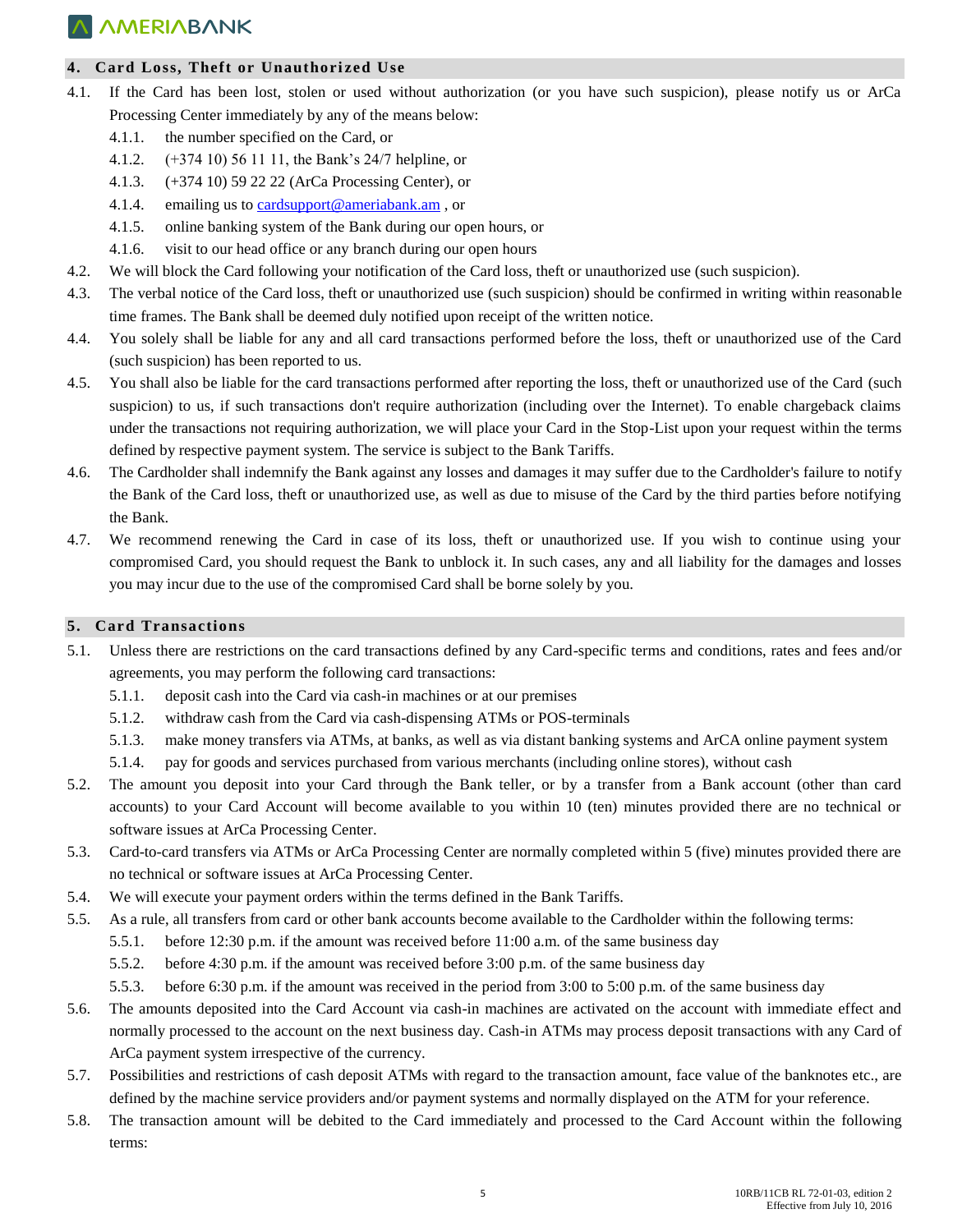- 5.8.1. next business day if the transaction was performed via ArCa system
- 5.8.2. 2-3 days if the transaction was processed outside ArCa system
- 5.9. The Bank shall not be liable for any losses and damages you may incur due to interrupted or late activation of the amount on your Card Account. In particular, in the event of technical issues or on the first business day of each month it might take longer than the defined term to activate transaction amounts on your account.
- 5.10. Maximum cash withdrawal limit and maximum number of card transactions per day are defined in the Bank Tariffs. If you wish to withdraw an amount above the defined cash withdrawal limit, you should contact us and file a relevant application.
- 5.11. Daily amount withdrawn from the ATMs of Armenia-based banks may not be above AMD 500,000 (five hundred thousand).
- 5.12. We may suspend your card transactions (block the Card) at our sole discretion in any of the cases below:
	- 5.12.1. we have information or good reason to believe that the card transaction is not authentic or the Card is being misused
	- 5.12.2. you have outstanding liabilities to us
	- 5.12.3. in other cases defined in the General Terms and Conditions of the Bank
- 5.13. The blocked Card shall be unblocked by us on the same business day when we receive your written request to do so, unless otherwise envisaged under these Terms and Conditions and the General Terms and Conditions of the Bank. If the Card had been blocked at the initiative of the Bank, we shall lift the block on the same day when the reasons for Card blocking are discharged, unless otherwise envisaged under these Terms and Conditions and the General Terms and Conditions of the Bank.
- 5.14. Accrual and charging of Card service fees shall continue during the block period.
- 5.15. Any transaction verified as a transaction with the use of your Card shall be deemed your liability.
- 5.16. The card transaction and the chargeback transaction shall be deemed two different transactions and both shall be shown on your account Statement.
- 5.17. You may obtain duplicates of card transaction proofs at the Bank subject to our Tariffs.

#### **6. Fees and Charges**

- 6.1. You will pay us Card service-related fees specified in the Bank Tariffs unless there is other arrangement between you and us.
- 6.2. The first annual service fee shall be due upon ordering the Card while all the other payments shall be due in advance as prescribed under the Bank Tariffs.
- 6.3. If card transactions or service fees go beyond your Payment Limit, your Card Account will be overdrawn, and you will pay an over-limit fee subject to the Bank Tariffs.
- 6.4. We shall charge any and all Card service and other related fees, including the over-limit amounts and over-limit fee, all amounts payable, without further notice to you or payment instruction on your side. The amounts first shall be charged to your Card Account, then to your other accounts with the Bank if there are no sufficient means on your card accounts. Furthermore, you should make sure that there are sufficient funds on your bank accounts at all times to make the payments specified in this clause.
- 6.5. Any amounts of canceled transactions refunded to you by the Merchant shall be charged back to your card account after deduction of the chargeback fees (if any). Irrespective of whether or not the amount of canceled transaction was charged back to your account you shall fully repay your liability to the Bank arising out of such transaction.
- 6.6. We shall not be held liable for any fees for services imposed on you and charged to your card account by the Merchant.

### **7. Currency Exchange**

- 7.1. You may perform card transactions both in the Card and a different currency.
- 7.2. If you make a transaction in a currency other than the currency of your Card, it will be converted into the Card Account currency for processing purposes.
- 7.3. In case of foreign currency-denominated Cards, all commissions and fees in the local currency shall be charged to your account after conversion at the average market exchange rate declared by the Central Bank of Armenia.
- 7.4. We shall not be held liable for any losses you may suffer due to the difference caused by the exchange rates used during conversion.
- 7.5. All amounts of the transactions made via ArCa payment system, as well as amounts of USD and euro-denominated transactions made via VISA and MasterCard payment systems shall be converted and processed into your Card Account at the exchange rates set by the Bank on the transaction processing date.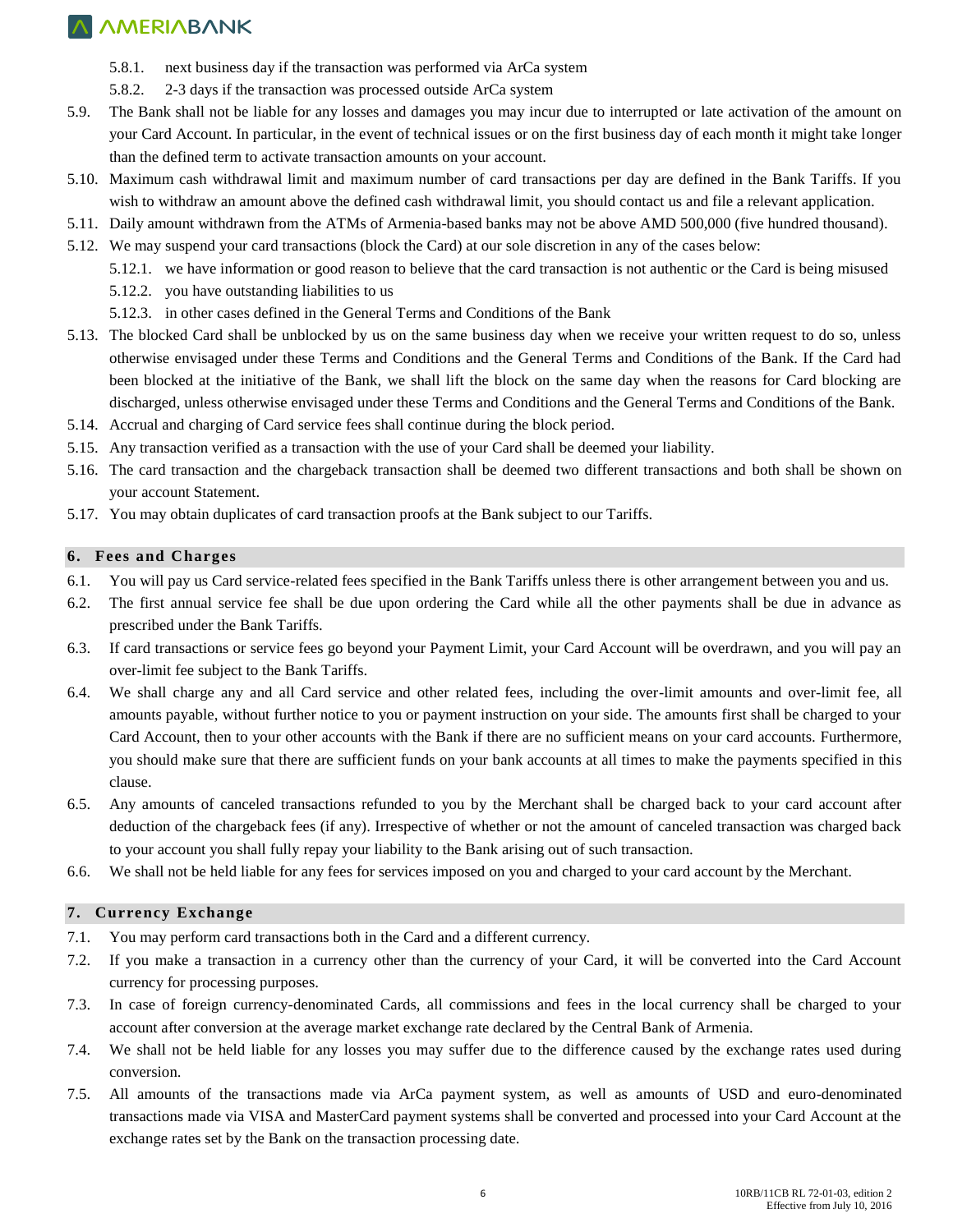7.6. Amounts of transactions denominated in a currency other than USD or euro, made via VISA or MasterCard payment systems, shall be converted into USD at the exchange rates set by VISA or MasterCard payment systems on the day preceding the transaction processing date (please note, that VISA also charges a fee equal to 2 (two) percent of the transaction amount), then the amounts shall be converted into your Card currency at the exchange rates set by the Bank on the day preceding the transaction processing date.

## **8. Statements**

- 8.1. Unless otherwise required by applicable regulations, before the 15th day of the month following the billing period, we will provide to you an account Statement at the frequency and in a manner defined by the legislation or Armenia and/or determined between you and us in advance. The Statement can be withheld in cases defined by the legislation of Armenia.
- 8.2. If you don't dispute the Statement during thirty (30) days after the statement date, it will be deemed accepted by you. If you inform us about your disagreement with Statement entries within the defined term in writing, we shall handle your claim and provide you a complete response within 90 (ninety) days after receiving your claim. Any claims received after the specified period will be handled in accordance with the Armenian legislation, procedures defined by ArCa, VISA and MasterCard payment systems and/or our internal regulations.

## **9. Disputing**

- 9.1. If you have any objections or disagreement with regard to the card transactions, you may file a chargeback application with us not later than within 30 (thirty) days following receipt of the Statement. You should enclose supporting documents together with the application and any other information we may reasonably request.
- 9.2. You may also file a chargeback application if the transaction you made at the Merchant has been canceled but the Merchant failed to return the amount of the canceled transactions within the set period or within the terms below:
	- 9.2.1. 10 days upon transaction cancellation if the transaction was made in Armenia
	- 9.2.2. 30 days if the transaction was made in other countries
- 9.3. We shall not be liable for your card transactions, however, we'll use our best efforts to help you in resolving the issue. Failure to resolve the issue shall not release you from your liabilities to the Bank.
- 9.4. Disputing of transactions made at Merchants shall not be considered a compliant or a claim against the Bank and our actions shall be limited to intermediation and facilitation only.
- 9.5. If the investigation shows that you did make the disputed transaction or the transaction is a result of breach of Card rules, you will be charged a fee pursuant to the Bank Tariffs.
- 9.6. We will respond to your chargeback application within the following terms:
	- 9.6.1. 40 (forty) days upon receipt of the application if the transaction was made via ArCa payment system
	- 9.6.2. 60 (sixty) days upon receipt of the application if the transaction was made via international payment systems
	- 9.6.3. 10 (ten) business days upon receipt of the application for cash withdrawal or cash deposit transactions via our ATMs (if the ATM hasn't dispensed the cash, but the amount was debited to your account; or you have loaded cash into your Card but the amount was not credited to your account)

## **10. Additional Card**

- 10.1. The Cardholder (Primary Cardholder) may request the Bank to issue Additional Cards linked to the Primary Card in the name of the Primary Cardholder or another person.
- 10.2. The type of the Additional Card may differ from that of the Primary Card but it should be of the same or lower grade.
- 10.3. Any Additional Card linked to a credit Card shall be a credit Card, too.
- 10.4. No separate password will be required for the Additional Card. All Additional Card transactions requiring entry of a password should be performed by the Primary Cardholder using the password of the Primary Card.
- 10.5. If the Additional Card is delivered by a postal/courier service, the Primary Cardholder should contact the Bank to confirm receipt of the Card and PIN in the manner described in these Terms and Conditions.
- 10.6. All transactions with the Additional Card shall be processed to the Primary Card Account.
- 10.7. Total transactions with the Primary and Additional Cards should not exceed the Payment Limit of the Primary Card.
- 10.8. The Primary Cardholder may assign a separate monthly Payment Limit to each Additional Card.